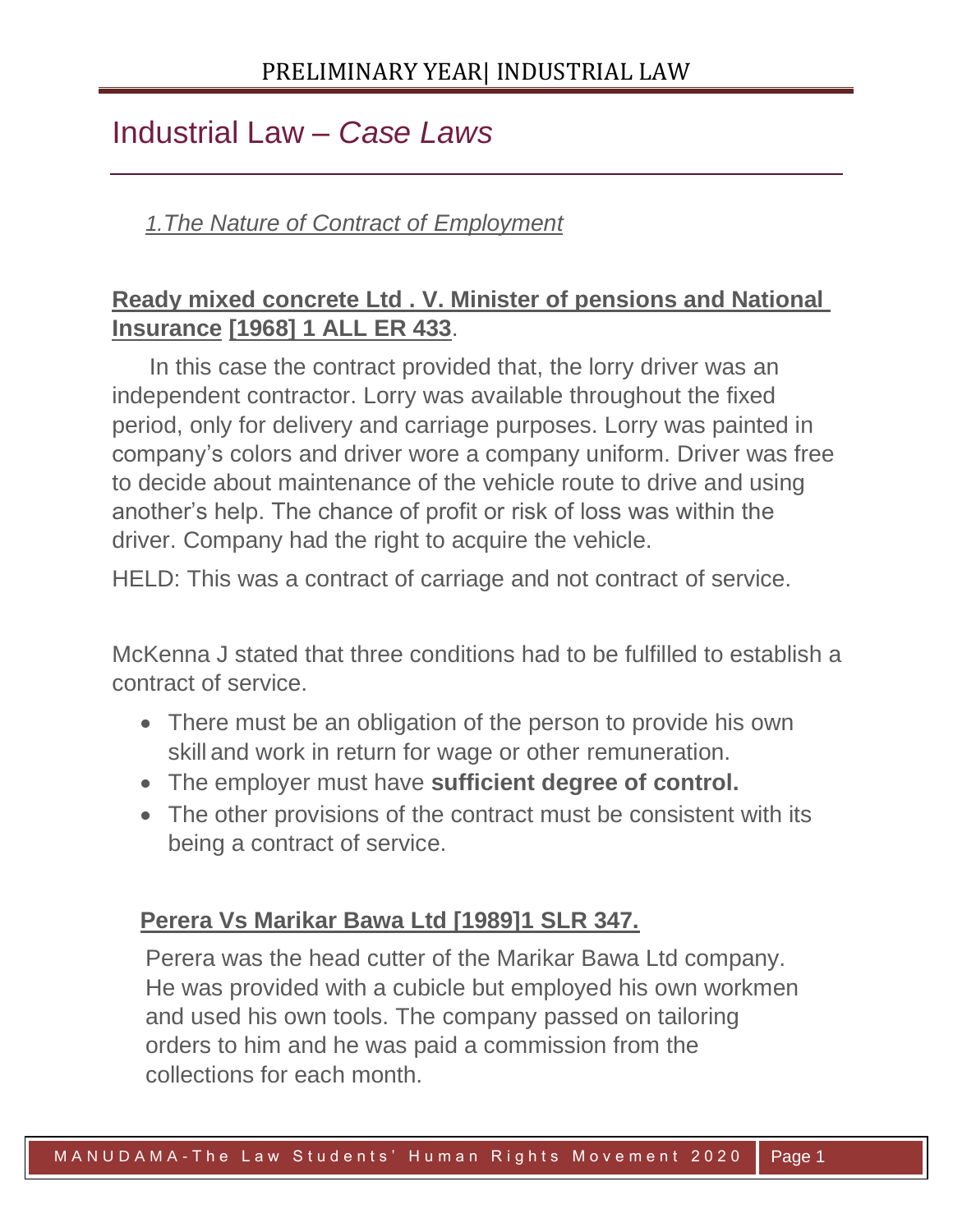The company collected the payment from the customer and kept the accounts. Perera did not sign the attendance register and was not entitled to a bonus like other employees. The question was whether Perera was a workman or an independent contractor.

HELD: Perera's work was an **integral part of the company's business** and he was a part and parcel of the organization. Perera did not carry on, his own business. It was a business done for the company.

### *2.Types of Employment*

### **State Distilleries Corporation Vs. Rupasinghe [1994] 2 SLLR 395.**

The question of law involved in this case was whether an employee, who is not expressly confirmed in service upon the expiry of the period of probation stipulated in his contract of employment, necessarily continues to be on probation even if the employer does not expressly extend his probation.

Justice Mark Fernando expressed his view on above matter as "Although there are observations to the effect that the employer does not have to give any reasons (i.e. disclose any reasons) to the probationer; it does not mean that the employer can dismiss a probationer even if he does not have any reasons. He should disclose his reasons to Tribunal or a Court in order to determine whether the termination was mala fide if the dismissal is challenged.

An employer who refuses to disclose his reasons for dismissal cannot be in a better position than if he had no reason, and must also be regarded as having acted mala fide or arbitrarily."

2 0 2 0

HELD: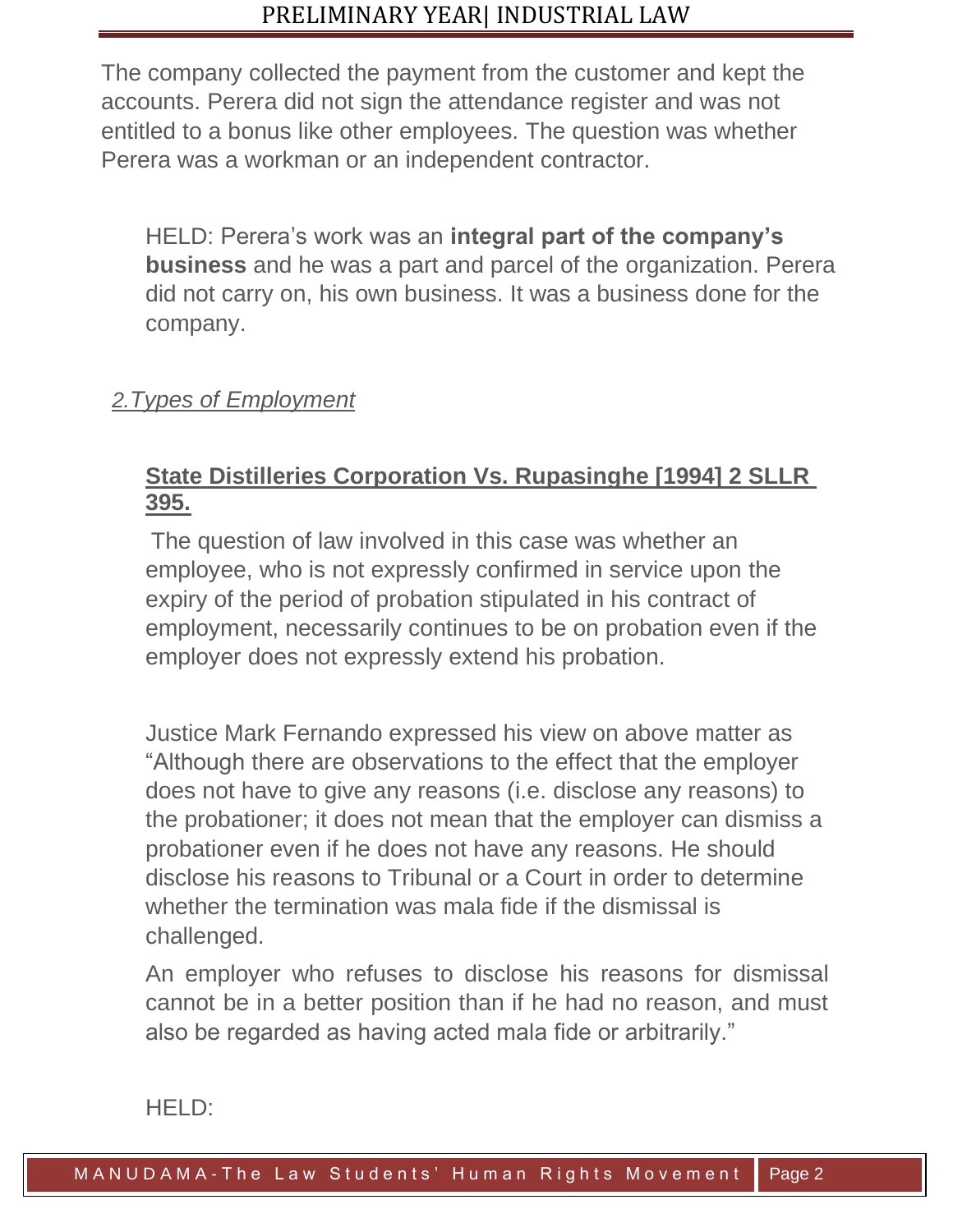- If the probationer has satisfactorily completed the probationary period thereafter the employer has no choice.
- An employer can terminate a probationer without giving reasons, but not without having reasons.
- Prior warning /forewarning should be given during the probationary period.

# **G. O Buyser Vs. Harrison & Crosfield Ltd. (Para 185)**

- The company recruited the workman under the fixed term (written contract) for the period of three years. At the time of recruitment the company informed him that this contract is just for a formality, but he can work until the age of retirement which was 55 years.
- According to the evidence the practice in the work place was recruiting the workers under fixed term contracts and thereafter keeping them until the age of retirement. But in this case the company terminated the services at the end of the fixed time period.

Court ordered compensation for the employee for the following reasons.

- Expectations were given at the time of employment to work until his retirement.
- The practice in the workplace.

#### *3. Industrial Dispute Act*

# **Carson Cumberbatch and Co.Ltd. Vs. Nandasena 77 NLR 73.**

In this case it was held that agent was not the employer.

Justice Tennakoon,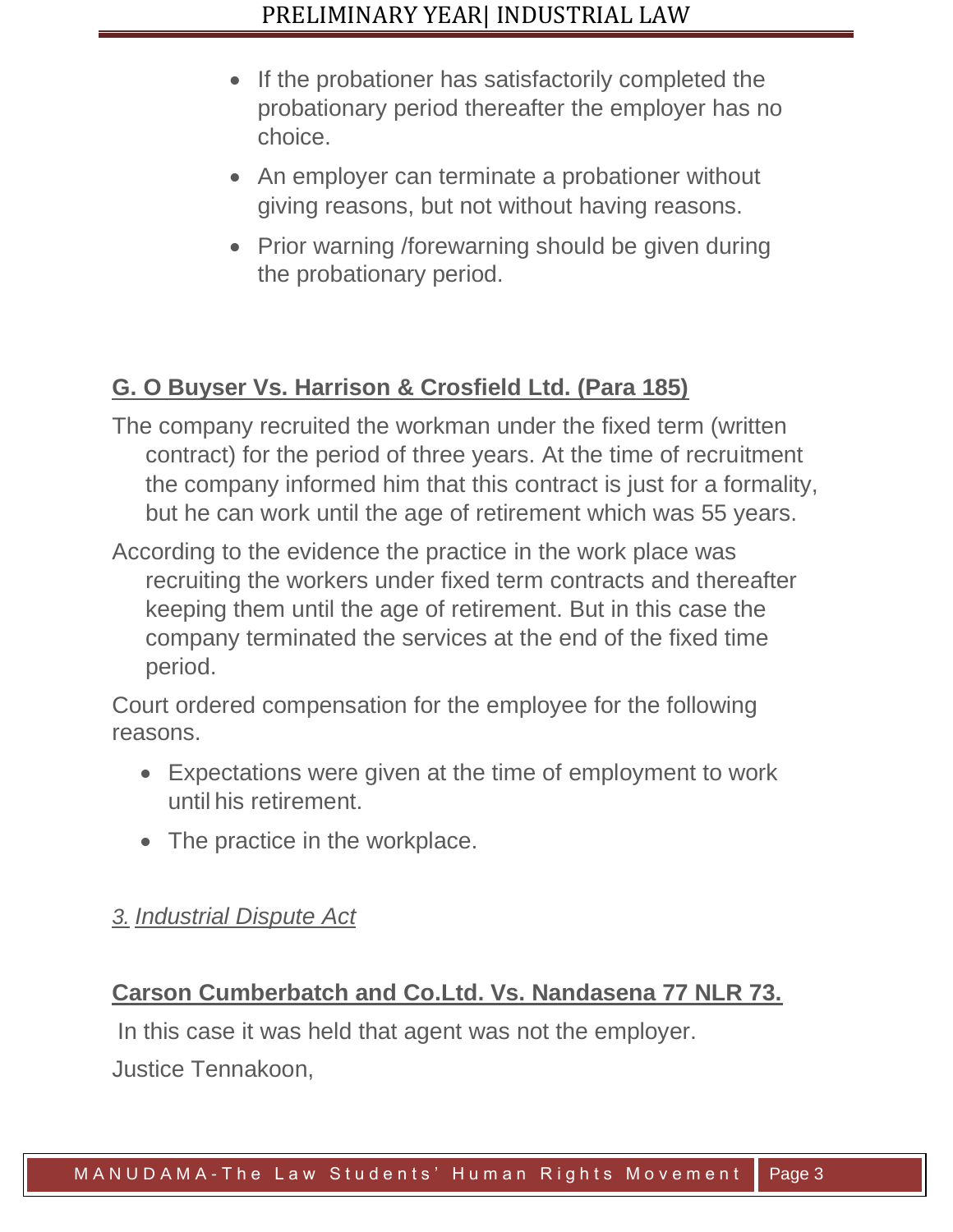"The person referred to as a person employing a workman in each of three limbs of the definition is intended to refer to a person who is under contractual obligation to the workman"

Thus the first limb of the definition will catch up a person who himself engages a workman and also one who engages a workman through an agent who is known to the latter to be acting as agent.

The second limb will apply to a principle on whose behalf an agent, without disclosing in existence or identity of his principal engages the services of a workman; in such a case the workman on discovering the existence and identity of the principal can hold him to the contract ;<br>;

The 3<sup>rd</sup> limb would include the type of agent who is referred to under the 2nd limb because in such a case the agent is at common law regarded as having contracted personally. "

In the present case Carsons would not fall under any limb of the definition (i.

e. the **agent is not the employer of the workman within the meaning of the term employer in SEC 48 of IDA) ;**because his company at all times declared that it was acting for Farms by using the expression for and on behalf of farms & Retail market Ltd.

### **Shaw Wallace and Hedges Ltd Vs. Palmerston Tea Co. Ltd[1982] 2 Sri LR 427**

It was held that the definition of the employer must be read with the definition of workman.

"Any person who has entered into or works under a contract with an employer in any capacity, whether the contract is expressed or implied, and oral or in writing. The existence of a contract with his employer is the *sine qua non* (an essential condition) for identifying a workman<sup>"</sup>

Therefore, in the present case the court came to the conclusion that as Shaw Wallace and Hedges (managing agents and secretaries of Palmerston Tea Co. Ltd) had acted as agent and the workman was aware of and accepted the fact, they were not the employer of the workman.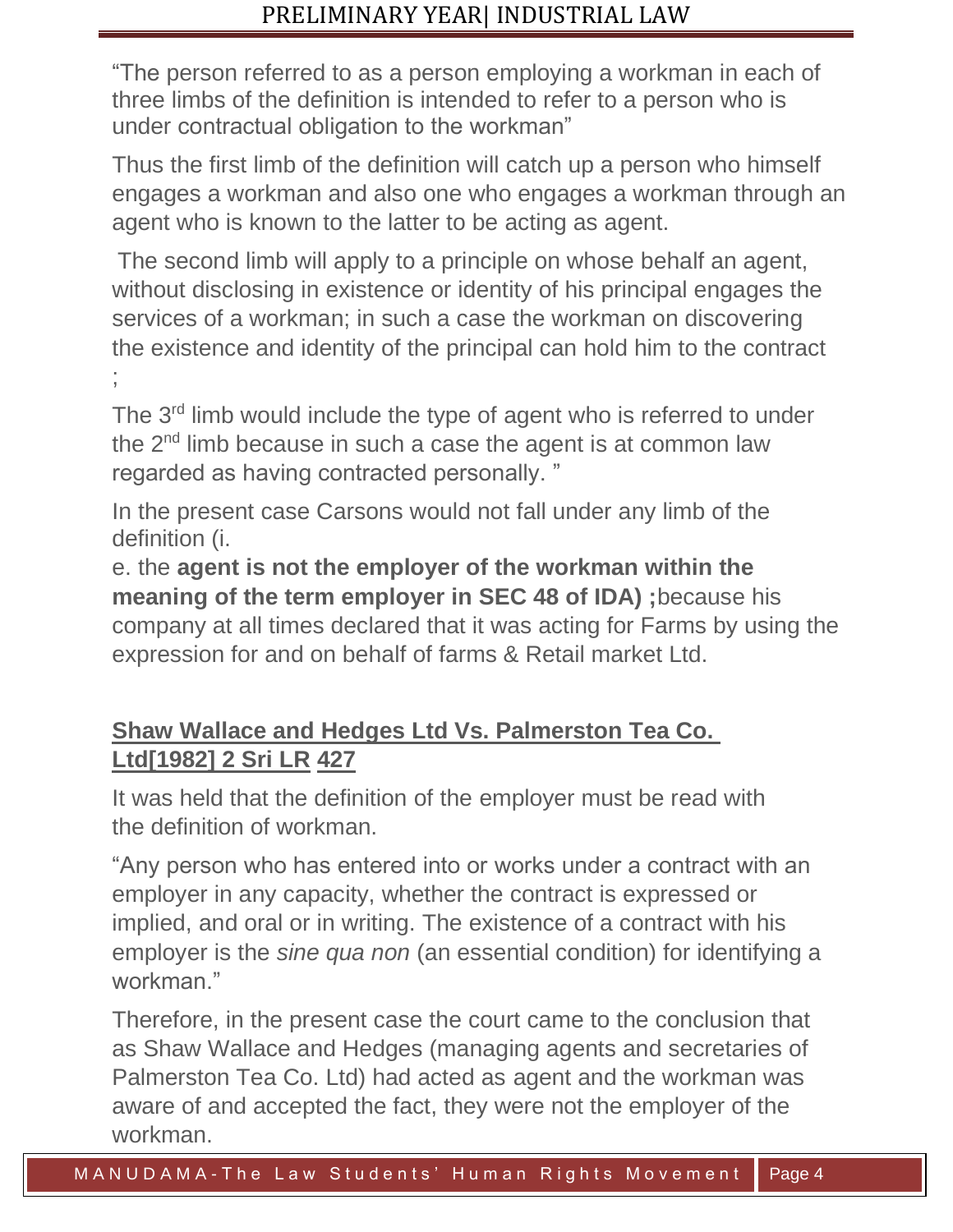However, this definition catches up an agent when he fails to disclose the existence or the identity of his principal. This is based on common law.

#### *4. Industrial Arbitration*

### **Wimalasena Vs. Navaratne[1978] 2 SLR 10.**

In this case, while the dispute was pending before a Labour tribunal and the minister referred the **same** dispute for the arbitration.

Court of Appeal held;

The minister had the power to refer a dispute for settlement by arbitration under the **SEC 4(1) of the IDA,** even though an inquiry was pending in the Labour tribunal regarding the same dispute, and Labour tribunal shall dismiss the case according to **SEC 31B (2)(b).**

Two situations can found when the "referred" is not clear;

- Workman has gone to labour tribunal and thereafter minister has gone to arbitration.
- Minister has gone to arbitration and thereafter workman has gone to labour tribunal.

This case was **overruled** by Upali Newspaper Ltd Vs. Eksath Kamkaru Samithiya.

#### **Upali Newspapers Ltd Vs. Eksath Kamkaru Samithiya [1999] 3 SLR 205.**

In this case the Court of Appeal and the Supreme Court interpreted **SEC 31 B (2)(b) of the IDA.**

C/A held that:

1) If the workman has gone to a labour tribunal, thereafter the minister can't refer the same matter /dispute for the arbitration.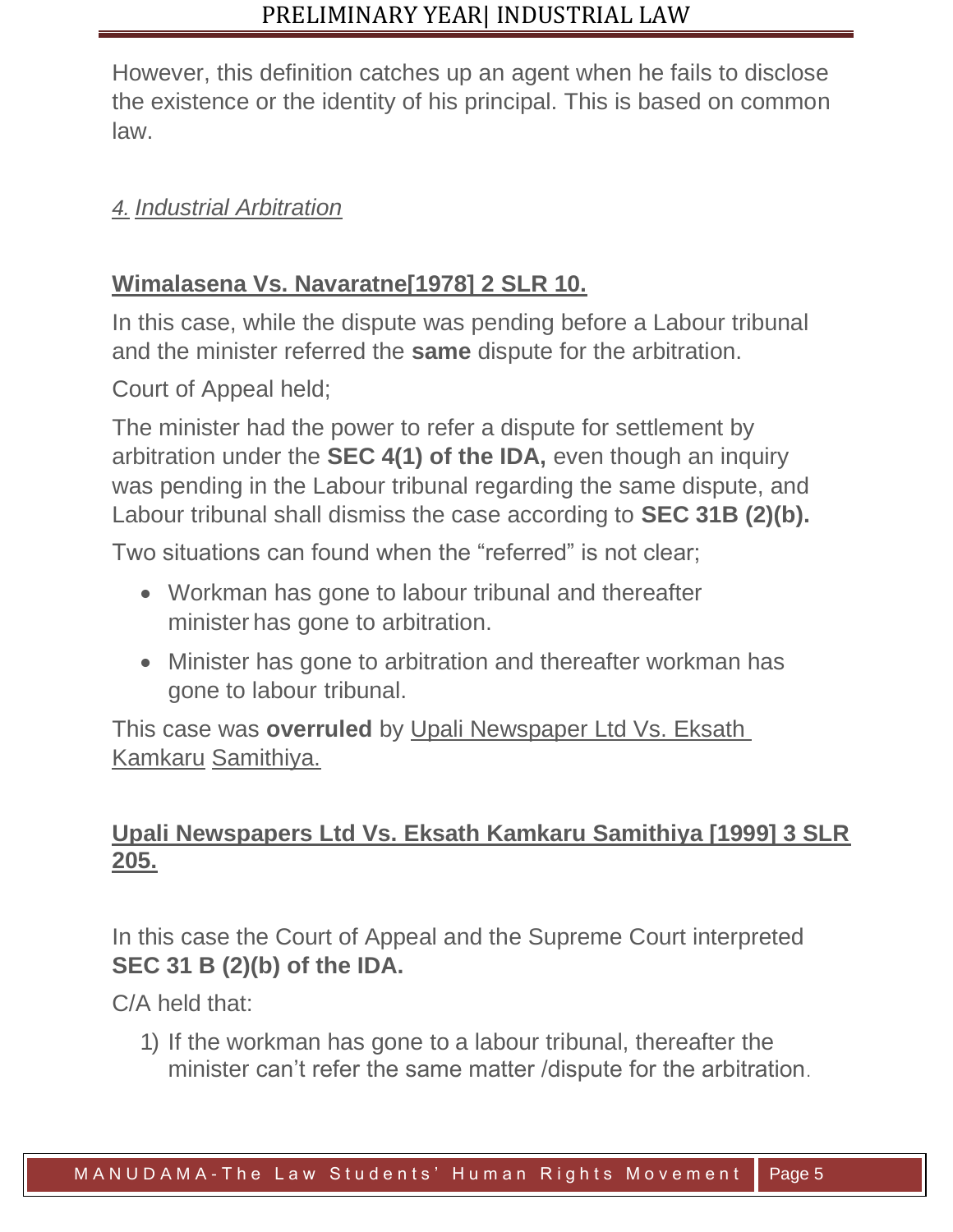2) If the minister has referred the dispute for the arbitration, thereafter workmen cannot go to a labour tribunal with regard to the same dispute.

**Article 170** of the Constitution read with **Article 114** shows that the president of a labour tribunal is included in the definition of "judicial officer".

The combined effect of the provisions of **Article 170,114,116** is that the proposition that the minister has unlimited power under the **SEC 4(1)** which would enable him to refer a dispute which is pending before a labour tribunal to an arbitrator for settlement is **INCORRECT.** A contrary interpretation would necessarily infringe and violate the principle of independence of the judiciary enshrined in **Article 116 of the Constitution** which is the paramount law.

The decision was affirmed by the Supreme Court. Therefore the Upali Newspapers case judgement has overruled the judgment given by the court of appeal in Wimalasena case.

*5.Labour Tribunal*

# **United Engineering Worker's Union Vs. Deavanayagam 69NLR 289.**

Labour tribunal will not see whether the termination is a rightful termination or a wrongful termination. Labour tribunal has a jurisdiction to consider any type of termination.

According to **SEC 31B(4)** labour tribunal is not bound by the contract of employment.

According to **SEC 31C (1)** labour tribunal will have to conduct inquiries and hear the evidence and thereafter make just and equitable orders.

**SEC 31C(1) and SEC 31B(4)** has given wide powers to Labour tribunal.

In this case Privy Council stated that **SEC 31B(1)b of the IDA should be interpreted in light of SEC 31B(4) and SEC 31C (1).**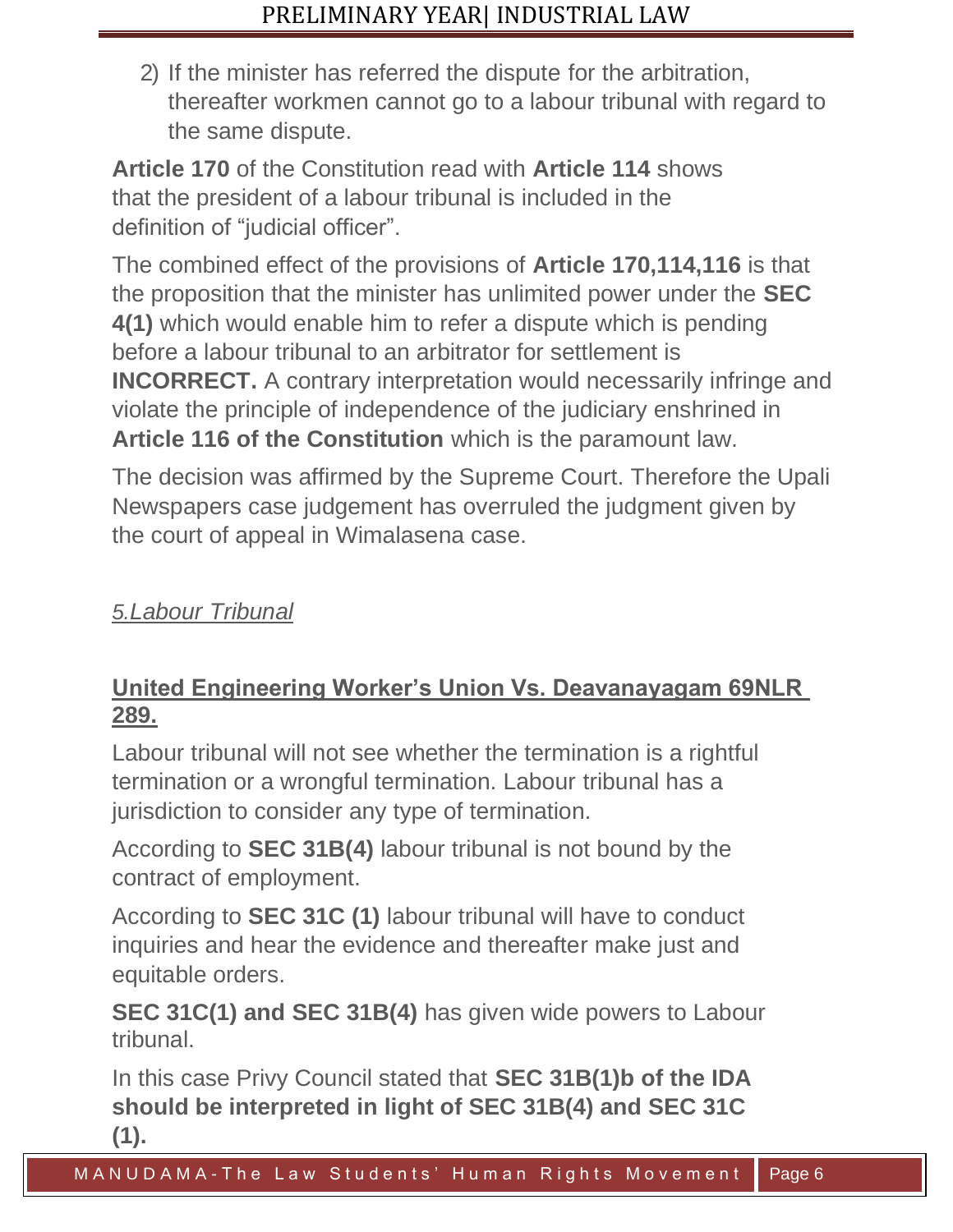# **Amarajeewa Case[1993] 2 SLR 327.**

In this case while it was pending before a labour tribunal the workman had died. The widow could be substituted for his place to continue the case.

Compensation paid up to the date of death starting from the date of termination.

# **Savoy Theatres case [1982] 2 SLR 753.**

Held:

Employer's heir cannot be substituted in labour tribunal proceedings.

# *6.Industrial court*

# **Hayleys Ltd Vs. De Silva [1962] 64 NLR 130.**

Weerasooriya J, stated that it requires the industrial court to consider every **material question involved in the dispute,** otherwise it will be an error of law.

# *7. Termination of Employment*

# **Warnakulasooriya Vs. Hotel Developers (lanka) Ltd, SC Appeal 101/2014 (**decided on 26-07-2018)

A female worker worked in a company for many years. She worked as the secretary to the executive chef of the hotel. In the past, in some occasions she did not report to work without the leave permission of the employer. The executive chef made complains and the company issued warning letters to her. The employee thereafter had a surgery and had medical leave approval by the company. She returned to the work after medical leave and worked in the company for some days.

Thereafter she did not come for the work about 12 days without obtaining leave. The company sent a telegram, requesting her to report to the work immediately.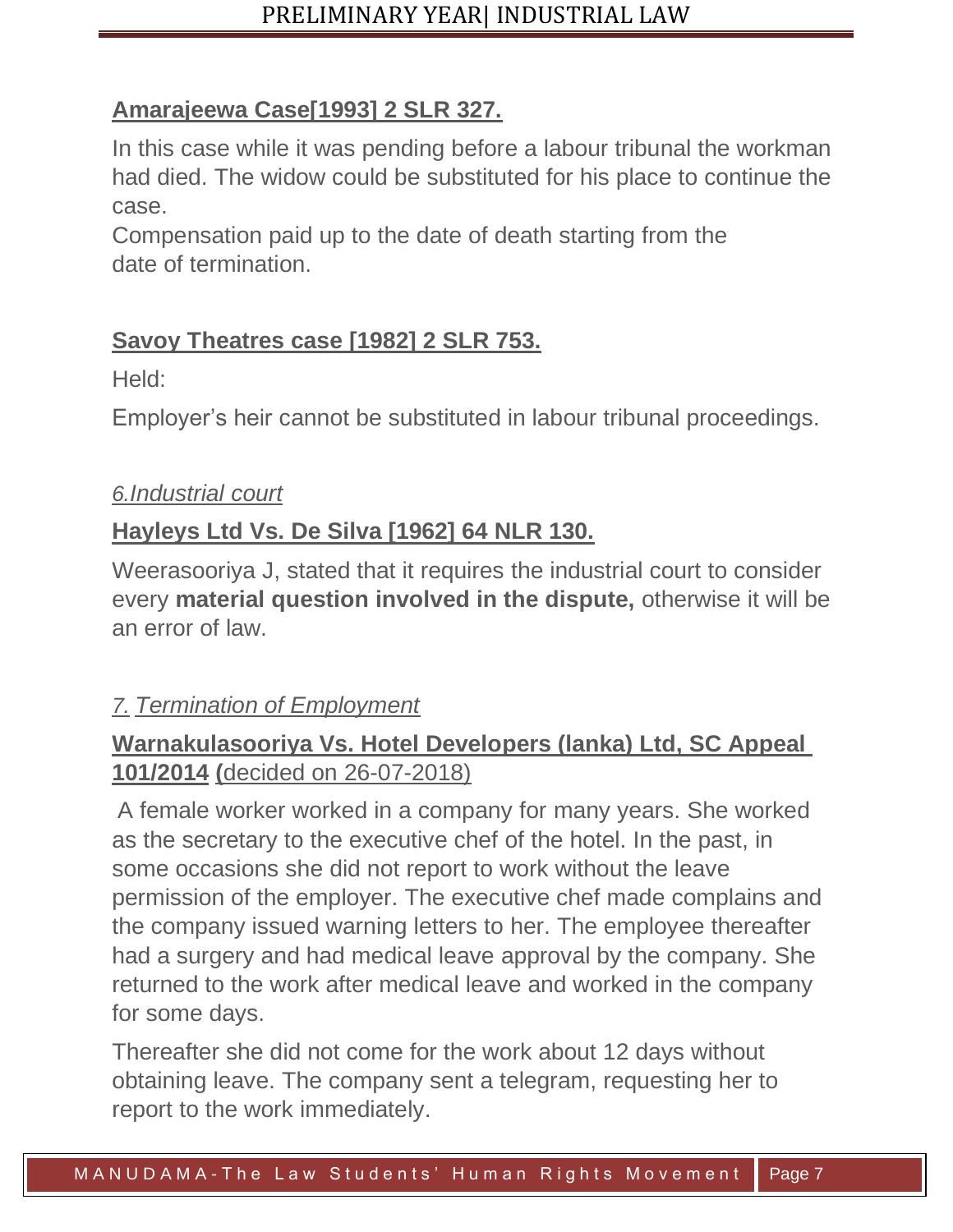She received it on Friday and weekend were holidays for the company. The following Monday she returned to work by 5.00 p. m with a medical certificate approved by the company doctor. When she returned to work on Monday the company issued the letter of vacation of post.

Thereafter she went to a labour tribunal and filed a case against termination. Finally the case came on to S/C on appeal.

The S/C stated that she didn't have the **intention to abandon her employment.** Therefore it will not be a reason for vacation of her post. The S/C ordered to pay compensation to her on the basis of 3 month salary for one year of service considering the total number of years at her service.

### **Jeewandarage Dayawathie Vs. Pugoda Textiles (Lanka) Ltd, S. C No 140/9**.

The employee worked in the Pugoda textiles and one day she had taken some cut pieces of clothes in her handbag without permission. Cut pieces of clothes were in the discarded lots. They had no economic value to the employer. She had worked there 8 or 9 years and it was her 1<sup>st</sup> misconduct. Company had terminated her services.

The S/C held that:

Restatement without back wages (the wages from the date of termination to the final decision of the court). Punishment was deprivation of back wages.

# **Ceylon Cold Stores Ltd Vs. Sisil Beema Podu Seva Sangamaya[1986] CALR 342**

Removal of a parcel of sugar. Held;

Termination was justified because company has economic value to sugar.

# **National Savings Bank Vs. Ceylon Bank Employees' Union [1982]2SLR 629.**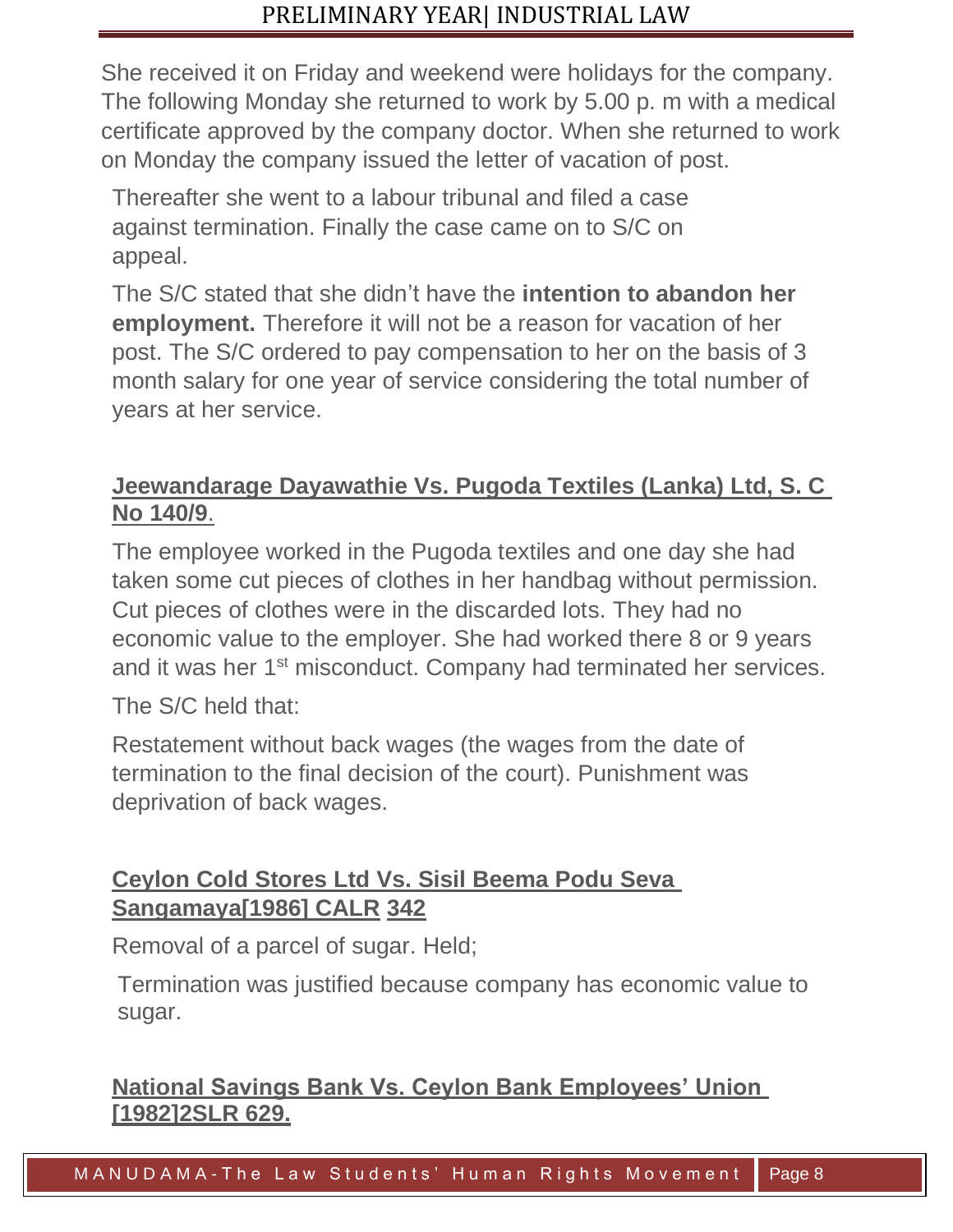An executive officer of the bank sat for an examination conducted by the IDSL. During the exam the employee had unauthorized materials in his possession. So his examination has been cancelled and the institute informed the matter to the bank. Thereafter bank had terminated his services.

Held:

Termination was justified for loss of confidence.

### *8.Reliefs for Termination*

# **Hatton National Bank Vs. Perera [1996] 2SLLR 231.**

Supreme court considered the irresponsible manner of the workman who was a senior executive of the bank, the strained relationship between the workman and the bank and the period of time between the termination and the decision which was nearly 9 years to arrive the equitable decision to award compensation as an alternative to reinstatement.

# **Jayasuriya Vs. Sri Lanka State Plantations Corporation [1995] 2SLR 379 at p. 409.**

Amerasinghe. J stated that normally the workman has to be compensated for the loss of earnings from the date of dismissal of the final determination of the case, loss of future earnings and benefits and loss of retirement benefits.

**Sri Lanka State Plantations Corporation v. Lanka Podu Seva Sangamaya, (1990) 1**

**Sri LR 84 at pp. 89-90**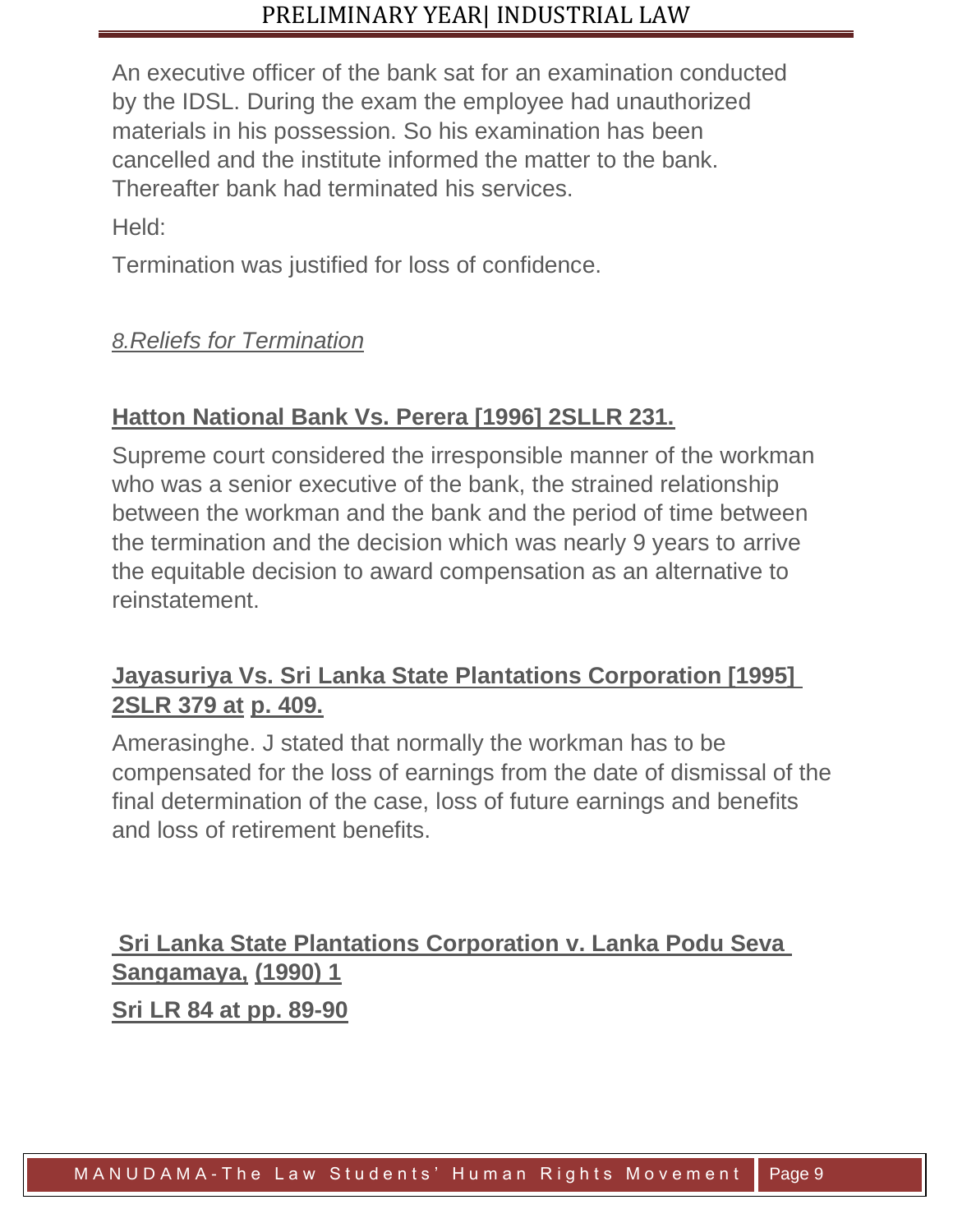Where termination of services is found unjustified the workman is as a rule entitled to reinstatement, and that an order for payment of compensation is competent in situations referred to in sections 33 (3), 33 (5) or where such order would be otherwise just and equitable in the circumstances contemplated by section 33 (6) of the Act.

### *9.Termination Act*

# **Onally Holding PLC Vs. Minister of Labour C. A. No. 843/2010.**

In this case the employer has not included any clause relating to age of retirement. So the employee was 64 years of age and refused to leave from employment. The employer had terminated his services. The employee went to labour tribunal commissioner against the termination.

The Court of Appeal stated that termination of employment was illegal. Because his letter of appointment does not state his age of retirement, therefore the employer should follow the procedure under the termination act.

#### *10. Trade Union Law*

# **Kalamazoo Ind. Ltd v. Minister of Labour & Vocational Training (1998) 1 Sri LR 235.**

Could engage in strike action for different dispute

#### **Best Footwear (Pvt) Ltd v. Aboosally (1997) 2 Sri LR 137**

Strike – last resort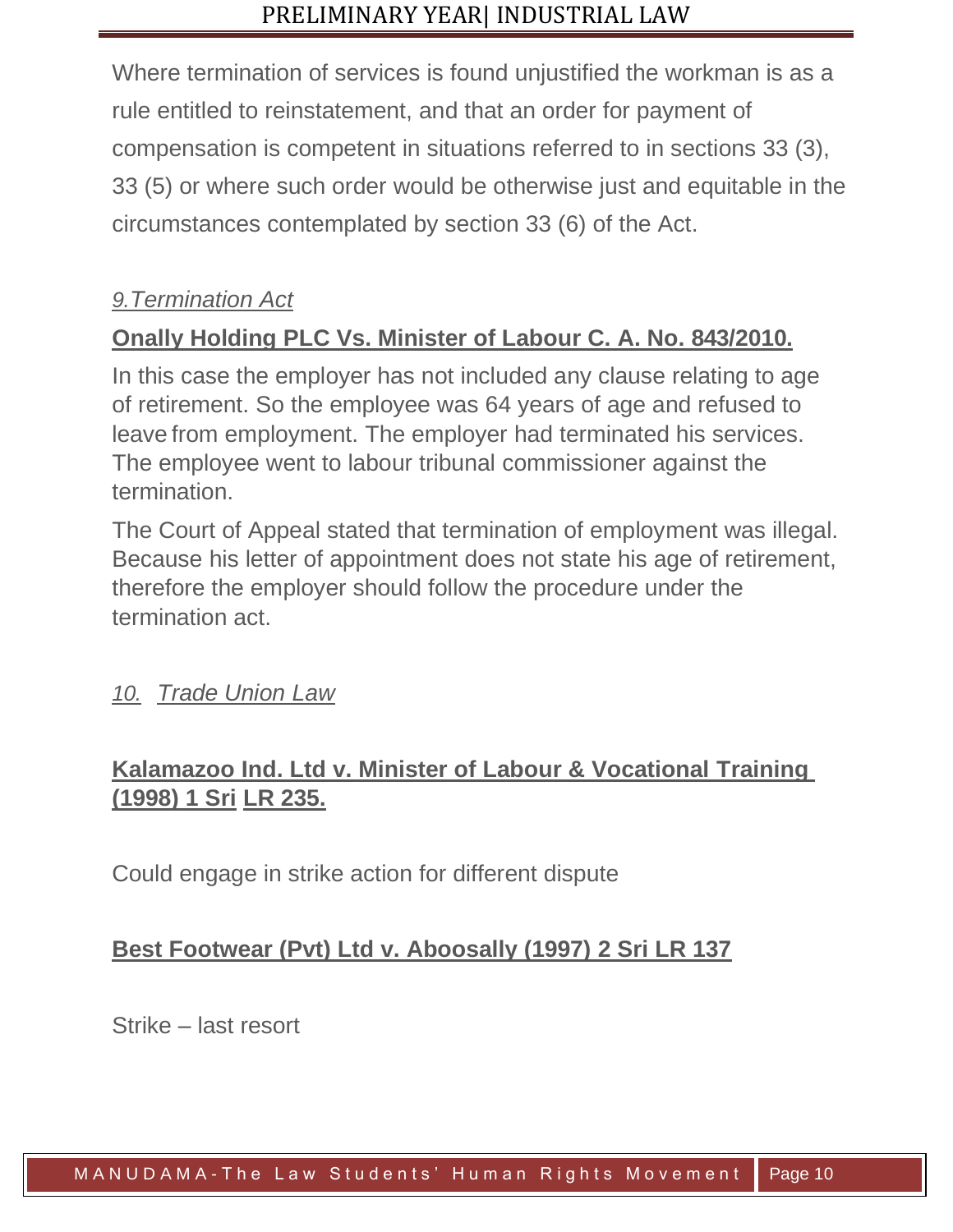#### **Public Nurses Union v. M.Jayawickerema (1988) 1 Sri LR 229**

Services were terminated for strike in essential service.

# **Rubberite Company Ltd v. Labour Officer, Negombo (1990) 2 SLR 42**

Industrial Disputes Act section 40 – termination of employment.

#### **Hayleys Ltd v. De Silva, 64 NLR 130**

Justifies dismissal

# **International Cosmetic Applicators (Pvt) Ltd Case, (1995) 2 SLR 61.**

Termination for go slow.

#### *11. Workmen'sCompensation Ordinance.*

#### **Alice Nona Vs. Wickamasinghe 38NLR 408.**

Death of a driver who was killed due to a fuel ignition when refueling. Held: It arouse in the cause of employment.

#### **Dias Vs Jane Nona, 44 NLR 239.**

Factory worker who slept at the superintendent's bungalow was bitten by a

snake.

Held: As it did not arise in the cause of employment.

# *12. Payment of Gratuity Act*

#### **Brown and Co. Ltd. Vs. Commissioner of Labour S. C. Appeal No. 84/2011.**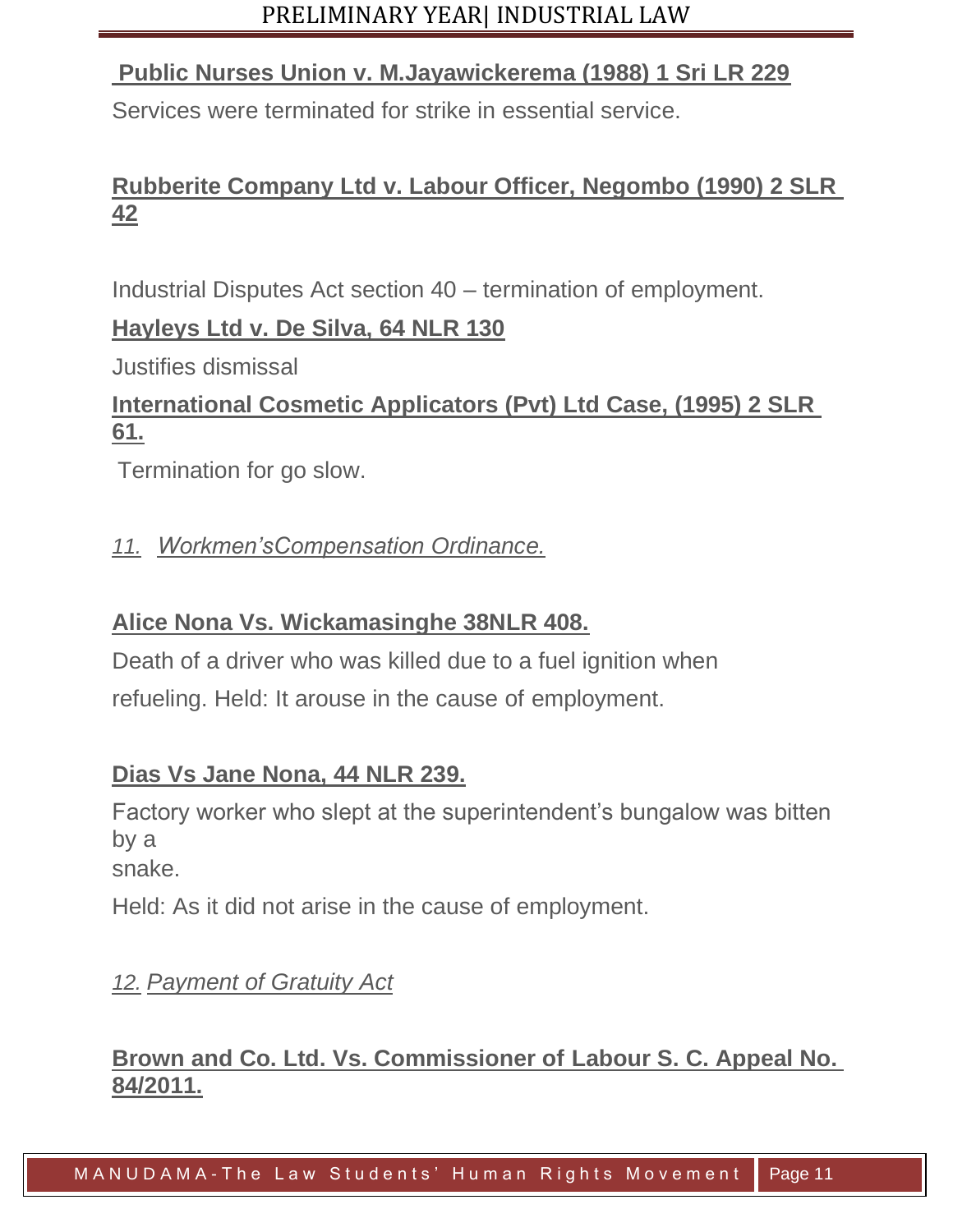Workman reached the age of retirement on 31.10.1986. He worked for 24 years in that company. From 1st of *November* 1986 he was employed under the fixed term contract and he worked for 19 years. He brought Rs.

540,000 as his last salary in 2006. Company had paid gratuity at a time of recruitment, which the employer had accepted. The company calculated a gratuity separately for 19 years. The employee refused to accept the calculation and argued that the total period of the service should be considered together for the calculation of gratuity, and the gratuity paid at the time of retirement will have to be deducted from the total amount and the balance should be paid.

Labour commissioner agreed with the argument of the employee. (Basically labour commissioner followed the decisions of C/A previous cases)

Then the company went to the Court of Appeal. C/A agreed with the Labour commissioner.

Again company appealed to the Supreme Court. S/C disagreed

with C/A. Held: There was a break at the time of the retirement.

S/C set two things,

- Doctrine of estoppel applies
- There was no continuous service.

### **Baur and Co Ltd Vs Commissioner General Labour. C. A No:1033/2005.**

When employer came to know about the fraud, the employee gave the letter of resignation. Employer accepted the resignation and withheld his gratuity. The worker went to the Labour commissioner and finally came to the court of appeal.

Held: According to the **SEC 13 of the gratuity Act** the employer can't with hold the gratuity,because he was not terminated but allowed to give the letter of resignation.